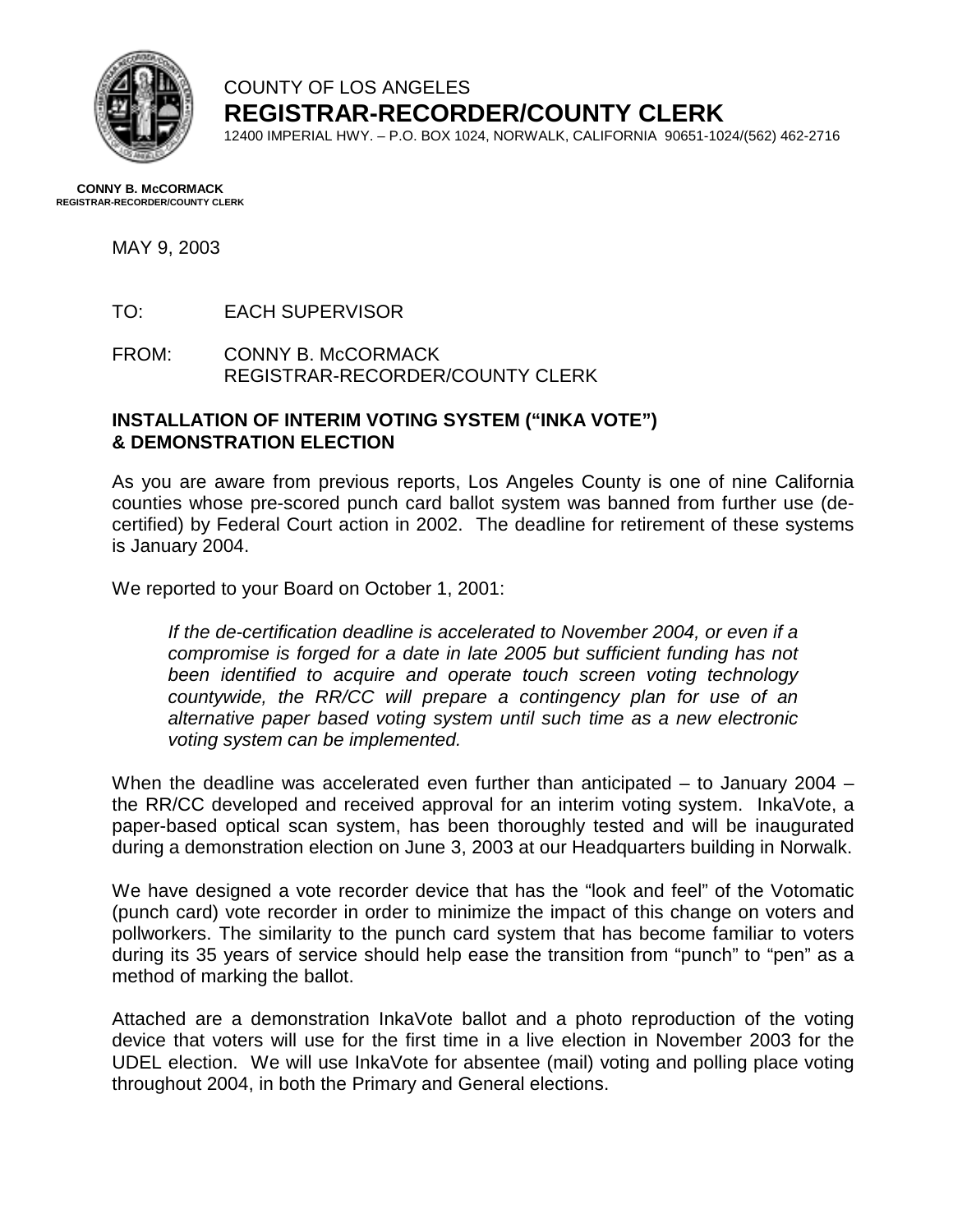Also attached is a timeline that describes the broad overview of the challenges involved in implementing two new voting systems over the next two years.

### **Next Steps in Voting System Implementation**

Your Board unanimously voted in August 2002 to apply to the State of California Voting Modernization Board for funds from voter-approved Proposition 41. Proposition 41 funds allocated to Los Angeles County cover only about 49% of the projected total cost of purchasing Touchscreen voting devices Countywide. Therefore, Federal funding from the 2002 Help America Vote Act (HAVA) will be required to bridge the gap. The HAVA State Plan Committee is in the process of developing its recommendations for distribution of these funds, which will not flow directly to counties, but will be allocated through the State. We anticipate issuing an RFP in early 2004 for Countywide polling place electronic voting equipment based on these two funding sources.

**Attachments** 

c: David Janssen, Chief Administrative Officer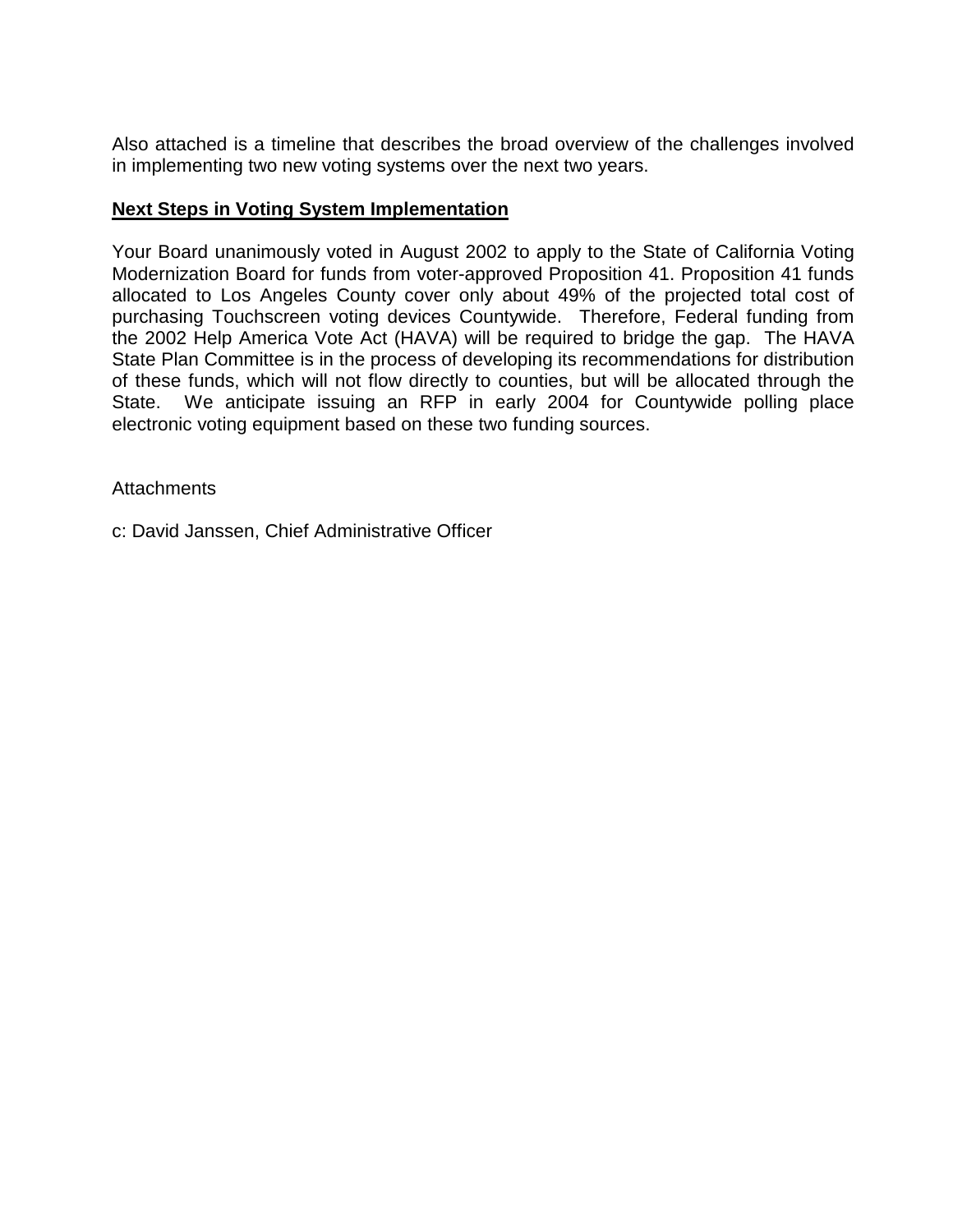